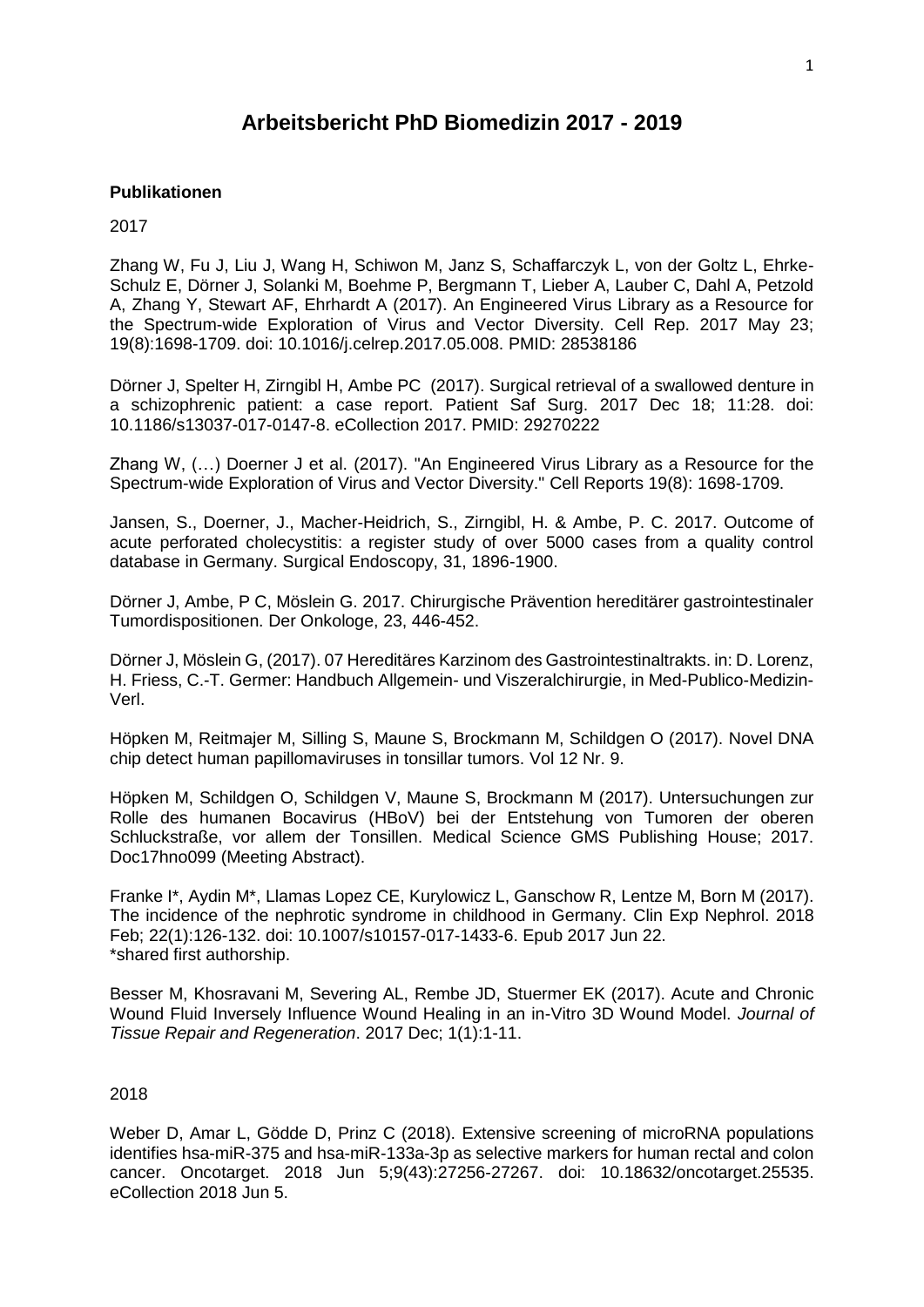Höpken M, Förster I, Maune S, Brockmann M, Schildgen O, Schildgen V (2018). Association of the Human Bocavirus With Tonsil Squamous Cell Carcinomas. [Front Microbiol.](https://www.ncbi.nlm.nih.gov/pubmed/?term=h%C3%B6pken+m%2C+schildgen+o) 2018 Oct 16;9:2450. doi: 10.3389/fmicb.2018.02450. eCollection 2018.

Höpken M, Schildgen O, Maune S, Schildgen V (2018). Das humane Bocavirus als Kofaktor bei der Entstehung von Plattenepithel Karzinomen der Tonsillen. Laryngo-Rhino-Otol 2018; 97(S 02): S96-S97.

[Zamrik S,](https://www.ncbi.nlm.nih.gov/pubmed/?term=Zamrik%20S%5BAuthor%5D&cauthor=true&cauthor_uid=30539013) [Giachero](https://www.ncbi.nlm.nih.gov/pubmed/?term=Giachero%20F%5BAuthor%5D&cauthor=true&cauthor_uid=30539013) F, [Heldmann M,](https://www.ncbi.nlm.nih.gov/pubmed/?term=Heldmann%20M%5BAuthor%5D&cauthor=true&cauthor_uid=30539013) [Hensel KO,](https://www.ncbi.nlm.nih.gov/pubmed/?term=Hensel%20KO%5BAuthor%5D&cauthor=true&cauthor_uid=30539013) [Wirth S,](https://www.ncbi.nlm.nih.gov/pubmed/?term=Wirth%20S%5BAuthor%5D&cauthor=true&cauthor_uid=30539013) [Jenke](https://www.ncbi.nlm.nih.gov/pubmed/?term=Jenke%20AC%5BAuthor%5D&cauthor=true&cauthor_uid=30539013) AC (2018). Impact of an In-House Pediatric Surgery Unit and Human Milk Centered Enteral Nutrition on Necrotizing Enterocolitis. [Biomed Res Int.](https://www.ncbi.nlm.nih.gov/pubmed/?term=giachero%2C+jenke) 2018 Nov 13; 2018:5042707. doi: 10.1155/2018/5042707. eCollection 2018

Bunz O, Mese K, Zhang W, Piwowarczyk A, Ehrhardt A (2018). Effect of cold atmospheric plasma (CAP) on human adenoviruses is adenovirus type-dependent. PloS one 2018; 13: e0202352.

Kozmacs C, Baumann V, Bunz O, Piwowarczyk A (2018). Relative Clinical Success of Bis-Acryl Composite Provisional Crowns. Compendium of continuing education in dentistry (Jamesburg, NJ: 1995) 2018; 39: e9-e12.

Liu J, Boehme P, Zhang W, Fu J, Yumul R, Mese K, [Tsoukas R,](https://www.ncbi.nlm.nih.gov/pubmed/?term=Tsoukas%20R%5BAuthor%5D&cauthor=true&cauthor_uid=30194327) [Solanki M,](https://www.ncbi.nlm.nih.gov/pubmed/?term=Solanki%20M%5BAuthor%5D&cauthor=true&cauthor_uid=30194327) [Kaufmann M,](https://www.ncbi.nlm.nih.gov/pubmed/?term=Kaufmann%20M%5BAuthor%5D&cauthor=true&cauthor_uid=30194327) [Lu](https://www.ncbi.nlm.nih.gov/pubmed/?term=Lu%20R%5BAuthor%5D&cauthor=true&cauthor_uid=30194327)  [R,](https://www.ncbi.nlm.nih.gov/pubmed/?term=Lu%20R%5BAuthor%5D&cauthor=true&cauthor_uid=30194327) [Schmidtko A,](https://www.ncbi.nlm.nih.gov/pubmed/?term=Schmidtko%20A%5BAuthor%5D&cauthor=true&cauthor_uid=30194327) [Stewart AF,](https://www.ncbi.nlm.nih.gov/pubmed/?term=Stewart%20AF%5BAuthor%5D&cauthor=true&cauthor_uid=30194327) [Lieber A,](https://www.ncbi.nlm.nih.gov/pubmed/?term=Lieber%20A%5BAuthor%5D&cauthor=true&cauthor_uid=30194327) [Ehrhardt A](https://www.ncbi.nlm.nih.gov/pubmed/?term=Ehrhardt%20A%5BAuthor%5D&cauthor=true&cauthor_uid=30194327) (2018). Human adenovirus type 17 from species D transduces endothelial cells and human CD46 is involved in cell entry. Scientific Reports, 8(1), 13442.

Chao CM, van den Bruck R, Lork S, Merkle J, Krampen L, Weil PP, Aydin M, Bellusci S, Jenke AC, Postberg J (2018). [Neonatal exposure to hyperoxia leads to persistent disturbances in](https://www.ncbi.nlm.nih.gov/pubmed/29581793)  [pulmonary histone signatures associated with NOS3 and STAT3 in a mouse model.](https://www.ncbi.nlm.nih.gov/pubmed/29581793) Clin Epigenetics. 2018 Mar 20; 10:37. doi: 10.1186/s13148-018-0469-0. eCollection 2018.

Skuljec J, Jirmo AC, Habener A, Talbot SR, Pul R, Grychtol R, Aydin M, Kleinschnitz C, Happle C, Hansen G (2018). [Absence of Regulatory T Cells Causes](https://www.ncbi.nlm.nih.gov/pubmed/30429849) Phenotypic and Functional Switch [in Murine Peritoneal Macrophages.F](https://www.ncbi.nlm.nih.gov/pubmed/30429849)ront Immunol. 2018 Oct 31; 9:2458. doi: 10.3389/fimmu.2018.02458. eCollection 2018.

Aydin M, Niggeschmidt J, Ballauff A, Wirth S, Hensel KO (2019). [Common Indications and The](https://www.ncbi.nlm.nih.gov/pubmed/30021234)  [Diagnostic Yield of Esophagogastroduodenoscopy in Children with Gastrointestinal Distress.](https://www.ncbi.nlm.nih.gov/pubmed/30021234) Klin Padiatr. 2019 Jan; 231(1):21-27. doi: 10.1055/a-0628-7001. Epub 2018 Jul 18.

Rembe, JD, Fromm-Dornieden, C, Boehm, J, Stuermer, EK (2018). The influence of human acute wound fluid on the antibacterial efficacy of different antiseptic polyurethane foam dressings: an in-vitro analysis. *Wound Repair Regen*. 2018 Jan; 26(1):27-35.

Rembe, JD, Fromm-Dornieden, C, Stuermer, EK (2018). Effects of Vitamin B Complex and Vitamin C on Human Skin Cells: Is the Perceived Effect Measurable? *Adv Skin Wound Care*. 2018 May; 31(5):225-233.

Rembe, JD, Fromm-Dornieden, C, Boehm, J, Stuermer, EK (2018). Der Einfluss von humanem Wundexsudat auf die Wirksamkeit verschiedener antiseptischer Polyurethan-Schaumstoffauflagen: Eine in-vitro Analyse. *WUNDmanagement*. 2018; 12(5).

Pieper, D, Rombey, T, Doerner, J, Rembe, JD, Zirngibl, H, Zarras, K, Ambe, PC (2018). The role of saline irrigation prior to wound closure in the reduction of surgical site infection: protocol for a systematic review and meta-analysis. *Syst Rev*. 2018 Oct 5;7(1):152.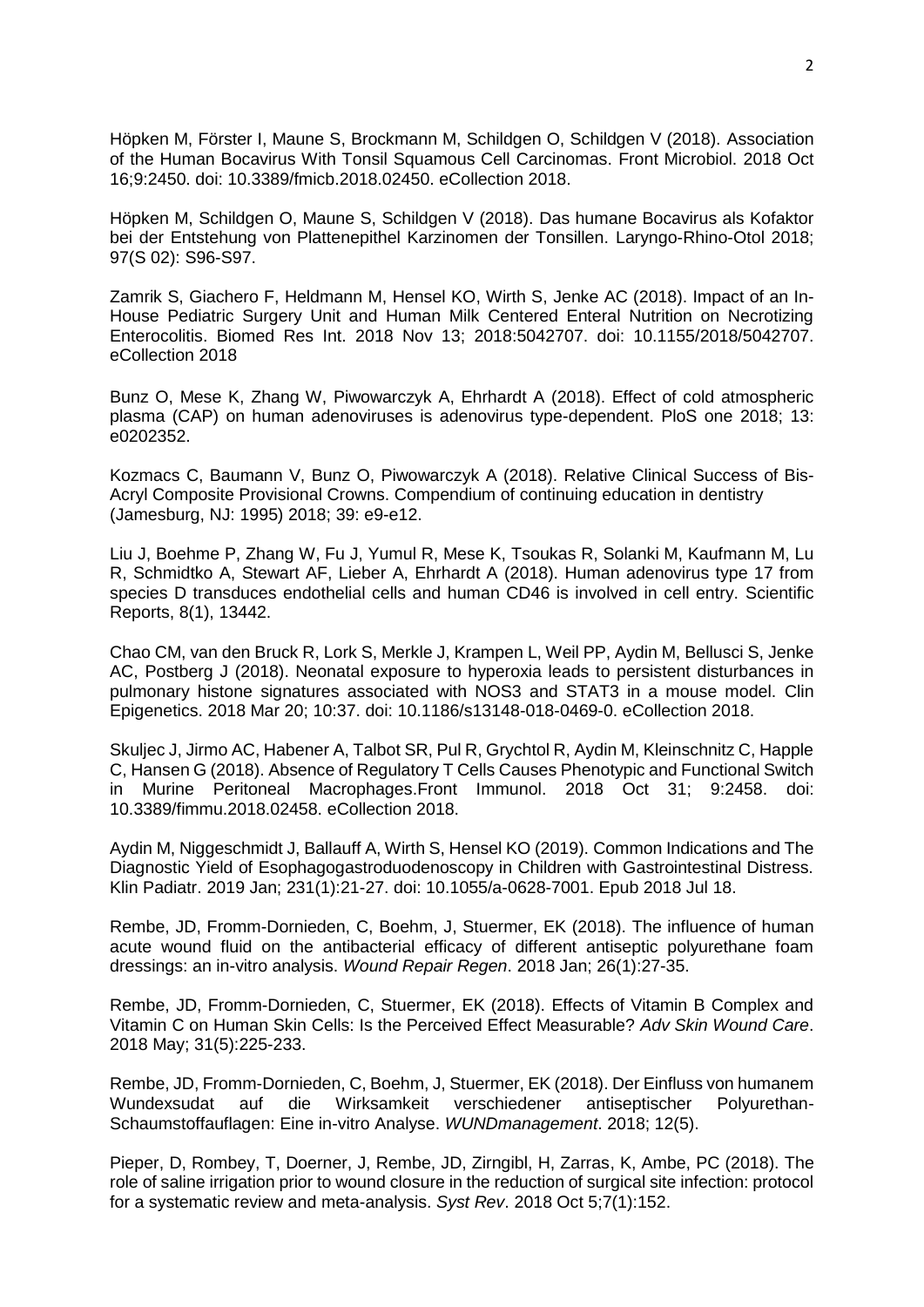Olsowski, M., Hoffmann, F., Hain, A. et al. (2018). Exophiala dermatitidis isolates from various sources: using alternative invertebrate host organisms (Caenorhabditis elegans and Galleria mellonella) to determine virulence. Sci Rep 8, 12747.

Boehme P, Geis B, Doerner J, Wirth S, Hensel KO (2018). Shortcomings in the management of undescended testis: guideline intention vs. reality and the underlying causes - insights from the biggest German cohort. BJU Int.

Dörner J, Pantea R, Ecker KW, Möslein G (2018). Die kontinente Ileostomie (Kock Pouch). coloproctology, 40, 420-427.

Dörner J, Fallahpour M T, Möslein G (2018). Surgical Management of Hereditary Colorectal Cancer Syndromes. In: Valle, L., Gruber, S. B. & Capellá, G. (eds.) Hereditary Colorectal Cancer: Genetic Basis and Clinical Implications. Cham: Springer International Publishing.

Pieper D, Rombey T, Doerner J, Rembe J-D, Zirngibl H, Zarras K., Ambe PC (2018). The role of saline irrigation prior to wound closure in the reduction of surgical site infection: protocol for a systematic review and meta-analysis. Systematic reviews, 7, 1-5.

# 2019

Höpken M, Maune S, Schildgen O, Schildgen V (2019). Einfluss einer chronischen Bocavirus Infektion auf die Gen Expression bei Oropharynxkarzinomen. Laryngo-Rhino-Otol 2019; 98(S 02): S51.

Gao J Mese K, Bunz O, Ehrhardt A (2019). State-of-the-art human adenovirus vectorology for therapeutic approaches. FEBS letters 2019. *(\*Contributed equally)*.

Liu, Jing, Boehme Philip, Zhang Wenli, Fu Jun, Yumul Roma, Mese Kemal, Tsoukas Raphael, Solanki Manish, Kaufmann Michael, Lu Ruirui, Schmidtko Achim, Stewart A. Francis, Lieber André, Ehrhardt Anja (2018). Human adenovirus type 17 from species D transduces endothelial cells and human CD46 is involved in cell entry, Scientific Reports, Volume 8, Issue 1.

Franke I\*, Aydin M\*, Kurylowicz L, Lopez CEL, Ganschow R, Lentze MJ, Born M (2019). [Clinical course & management of childhood nephrotic syndrome in Germany: a large](https://www.ncbi.nlm.nih.gov/pubmed/30732569)  [epidemiological ESPED study.](https://www.ncbi.nlm.nih.gov/pubmed/30732569) BMC Nephrol. 2019 Feb 7; 20(1):45. doi: 10.1186/s12882-019- 1233-1.

\*shared first authorship.

Aydin M, Franke I, Kurylowicz L, Ganschow R, Lentze M, Born M, Hagemann R (2019). [The](https://www.ncbi.nlm.nih.gov/pubmed/30721392)  [long-term outcome of childhood nephrotic syndrome in Germany: a cross-sectional study.](https://www.ncbi.nlm.nih.gov/pubmed/30721392) Clin Exp Nephrol. 2019 May; 23(5):676-688. doi: 10.1007/s10157-019-01696-8. Epub 2019 Feb 5.

Stuermer, EK, Severing, AL, Koester, V, Rembe, JD (2019). Antimikrobielle Wirksamkeit, zytotoxisches Potenzial und physikalisch-chemische Eigenschaften verschiedener chlorhaltiger Wundspüllosungen (NaClO/HClO ) in-vitro. *WUNDmanagement*. 2019; 13(5).

Rembe, JD, Stuermer, EK (2019). "Viel hilft meist nicht viel – Indikationen und Limitationen von Antiseptika". *Die Schwester/Der Pfleger.* 2019; 9/19:26-30.

Rembe, JD (2019). Update Antiseptika und antiseptische Wundauflagen: Indikationen und Limitationen. *vasomed*. 4/2019.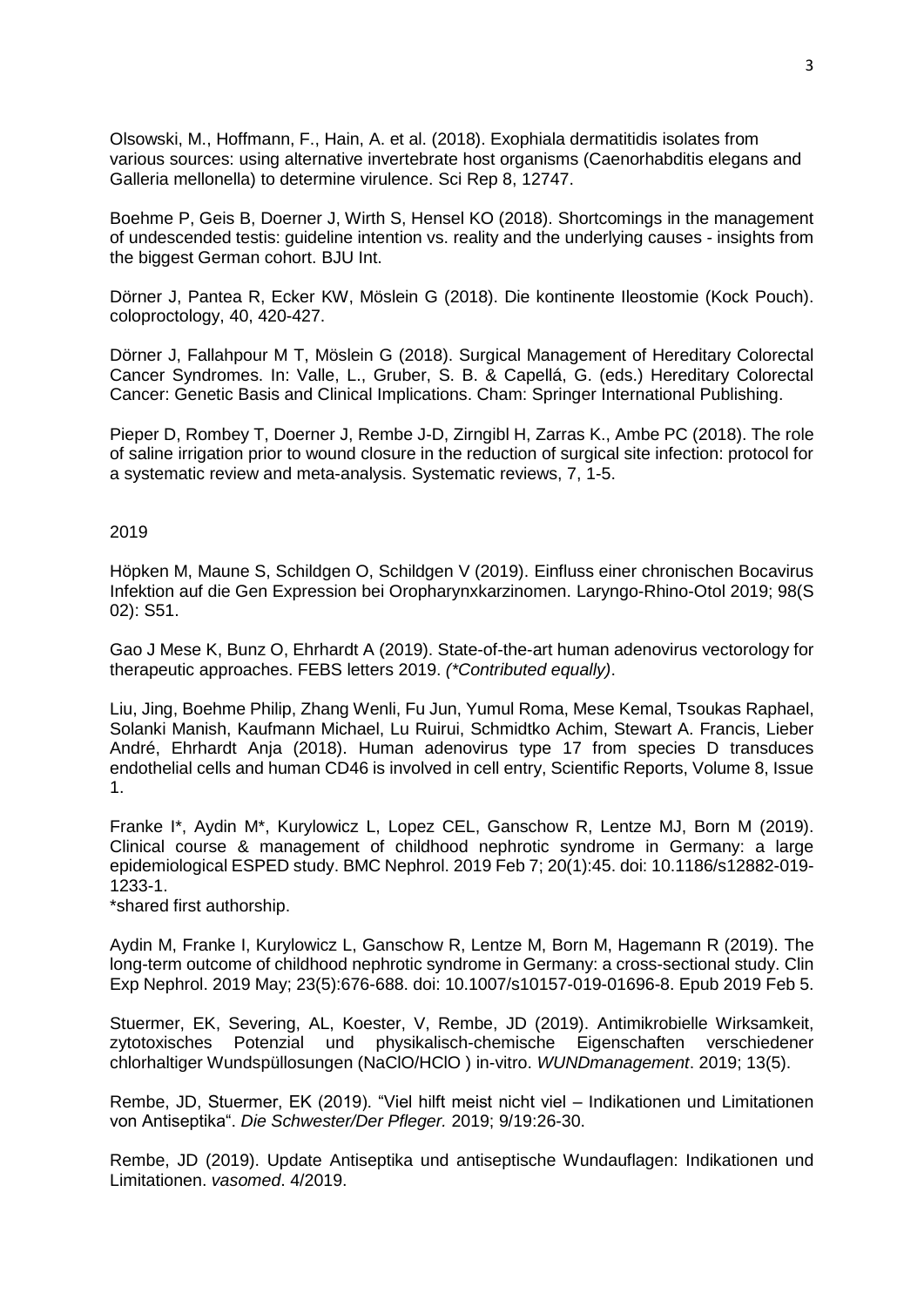Rembe, JD, Severing, AL, Koester, V, Stuermer, EK (2019). Safety and efficacy profiles of different commercial sodium hypochlorite/hypochlorous acid solutions (NaClO/HClO): antimicrobial efficacy, cytotoxic impact and physicochemical parameters in vitro. *J Antimicrob Chemother*. 2019 Feb 1; 74(2):365-372.

Dörner J, Fallahpour MT, Möslein G (2019). Polypen, Polyposis und Lynch-Syndrom: ein Update der kolorektalen Karzinomdispositionen. Onkologie up2date, 1, 235-251.

#### **Poster**

2017

Doerner J, Zhang W, Yumul R, Lieber A. M, Ehrhardt A (2017. Novel Group C Oncolytic Adenoviruses Demonstrate Enhanced Oncolytic Activity In Vitro and In Vivo. MOLECULAR THERAPY, 2017.

Zhang W., Von Der Goltz L., Doerner J., Ehrke-Schulz E, Ehrhardt A (2017). High-Throughput Screening of an Engineered Human Adenovirus Library on a Panel of Osteosarcoma Cell Lines. MOLECULAR THERAPY, 2017. CELL PRESS 50 HAMPSHIRE ST, FLOOR 5, CAMBRIDGE, MA 02139 USA, 266-266.

20. Jahrestagung der Amerikanischen Gesellschaft für Gen- und Zelltherapie, 10.-13. Mai 2017 in Washington DC, USA

# 2018

Bunz O, Mese K, Zhang W, Piwowarczyk A., Ehrhardt A (2018). Effect of cold atmospheric plasma (CAP) on human adenoviruses is adenovirus type-dependent. 28th Annual Meeting of the Society for Virology, Würzburg 03/2018.

Mese K, Bunz O, Zhang W, Ehrhardt A (2018). A systematic screen to investigate receptor usage of the complete spectrum of human adenoviruses. 28th Annual Meeting of the Society for Virology, Würzburg 03/2018.

Bunz, O, Benz, C.I., Piwowarczyk, A (2018). Snap-on Veneers zur semipermanenten Überprüfung neuer Funktion, Ästhetik und Phonetik: ein Fallbericht. Deutscher Zahnärztetag, Frankfurt:" 11/2018.

# 2019

Bunz O, Mese K, Funk C, Bailer SM, Piwowarczyk A, Ehrhardt A (2019). Cold atmospheric plasma as antiviral therapy - effect on human herpes simplex virus type 1. 29th Annual Meeting of the Society for Virology, Düsseldorf 03/2019.

Bunz O, Benz CI, Piwowarczyk A (2019). Shear Bond Strength from Veneering Composite to Polyetheretherketone (PEEK) and Fiber-Reinforced Composite - Influence of Different Bonding Systems. IADR, Vancouver, 06/2019.

Dörnen, J., Myklebost, O., Dittmar, T. (2019). Generation and characterisation of fusion derived MSC × breast cancer cell hybrids; 23rd Meeting on Signal Transduction, Signal Transduction Society, Weimar.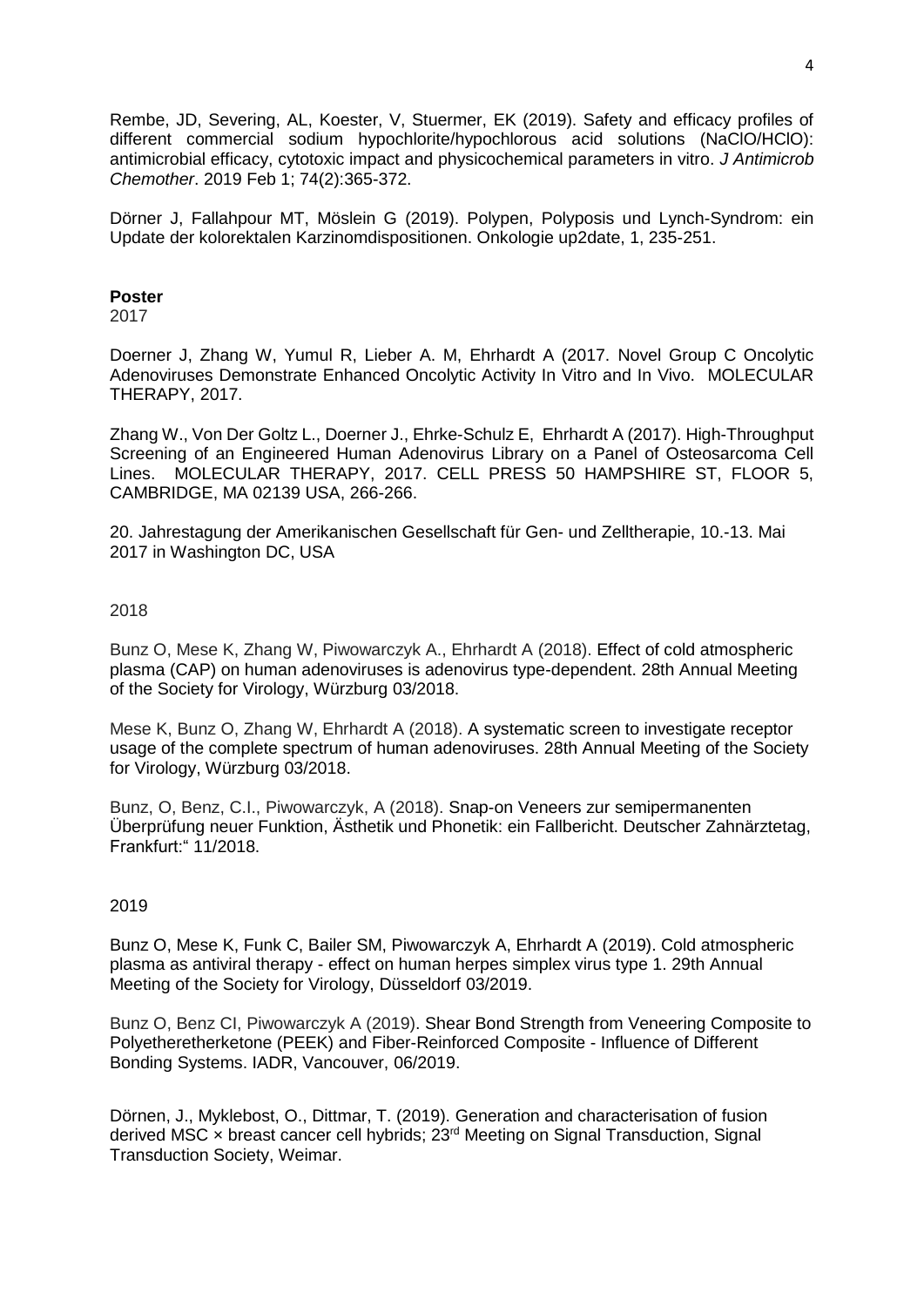### **Kongressbeiträge und Abstracts**

#### 2017

Rembe JD (2017). Perspektiven, Limitationen und Alternativen in der modernen antiseptischen Wundbehandlung – zwischen antibakterieller Wirksamkeit und Zytotoxizität *(Vortrag)*. 11. Deutscher Wundkongress (DeWu) und 12. Bremer Pflegekongress, 10.-12. Mai 2017, Bremen, Deutschland.

Rembe JD (2017). Perspektiven, Limitationen und Alternativen in der modernen antiseptischen Wundbehandlung – zwischen antibakterieller Wirksamkeit und Zytotoxizität *(Vortrag)*. 5. Westdeutsches Gefäßsymposium der Gefäß Gesellschaft West e.V., 10.-11. Februar 2017, Bielefeld, Deutschland.

#### 2018

Raphael L. Tsoukas, Eric Ehrke-Schulz, Maren Schiwon, Jian Gao, Kemal Mese, Wenli Zhang, Anja Ehrhardt (2018). A human in vitro model to study adenoviral receptors and virus-cell interactions. Annual Meeting of the American Society of gene & Cell Therapy, Chicago.

Raphael L. Tsoukas, Eric Ehrke-Schulz, Maren Schiwon, Jian Gao, Kemal Mese, Wenli Zhang, Anja Ehrhardt (2018). A human in vitro model to study adenoviral receptors and virus-cell interactions. 28. Jahrestagung der Gesellschaft für Virologie, Würzburg.

#### 2019

Rembe JD & Stuermer EK (2019). Update Antiseptika und antiseptische Wundauflagen: Indikationen und Limitationen *(ePoster)*. 02. Nürnberger Wundkongress (WuKo 2019), 05.- 07.12.2019, Nürnberg, Deutschland.

Fuellerer M, Severing AL, Rembe JD, Stuermer EK (2019). Wirkung mariner Omega-3- Fettsäuren auf die in-vitro Wundheilung chronischer Wunden *(Vortrag)*. 02. Nürnberger Wundkongress (WuKo 2019), 05.-07.12.2019, Nürnberg, Deutschland.

Rembe JD, Severing AL, Koester V, Stuermer EK (2019). Wirkprofile verschiedener kommerzieller hypochloriger Wundspüllösungen in-vitro: Zelltoxizität, antimikrobielle Wirksamkeit und physikochemische Eigenschaften *(Vortrag)*. 02. Nürnberger Wundkongress (WuKo 2019), 05.-07.12.2019, Nürnberg, Deutschland.

Rembe JD & Stuermer EK (2019). Fallstricke in antimikrobiellen Wirkprofilen - wie das Mikromilieu der Wunde die Wirksamkeit von Antiseptika, antimikrobiellen Lösungen und Wundauflagen beeinflusst *(Vortrag)*. 02. Nürnberger Wundkongress (WuKo 2019), 05.- 07.12.2019, Nürnberg, Deutschland.

Huelsboemer LF, Rembe JD, Besser M, Stuermer EK (2019). Quantitative und qualitative Evaluation der anti-Biofilm-Wirksamkeit moderner antimikrobieller und antiseptischer Substanzen in einem neuen bakteriellen in-vitro Biofilm-Modell (hpBIOM) *(Vortrag)*. 02. Nürnberger Wundkongress (WuKo 2019), 05.-07.12.2019, Nürnberg, Deutschland.

Rembe JD, Huelsboemer LF, Thompson VD, Besser M, Stuermer EK (2019). The pitfalls of antimicrobial efficacy profiles – how the wounds microenvironment promotes the loss of efficacy in antiseptics, antimicrobial solution and wound dressings *(ePoster)*. World Congress of Dermatology, 10.-15. Juni 2019, Mailand, Italien.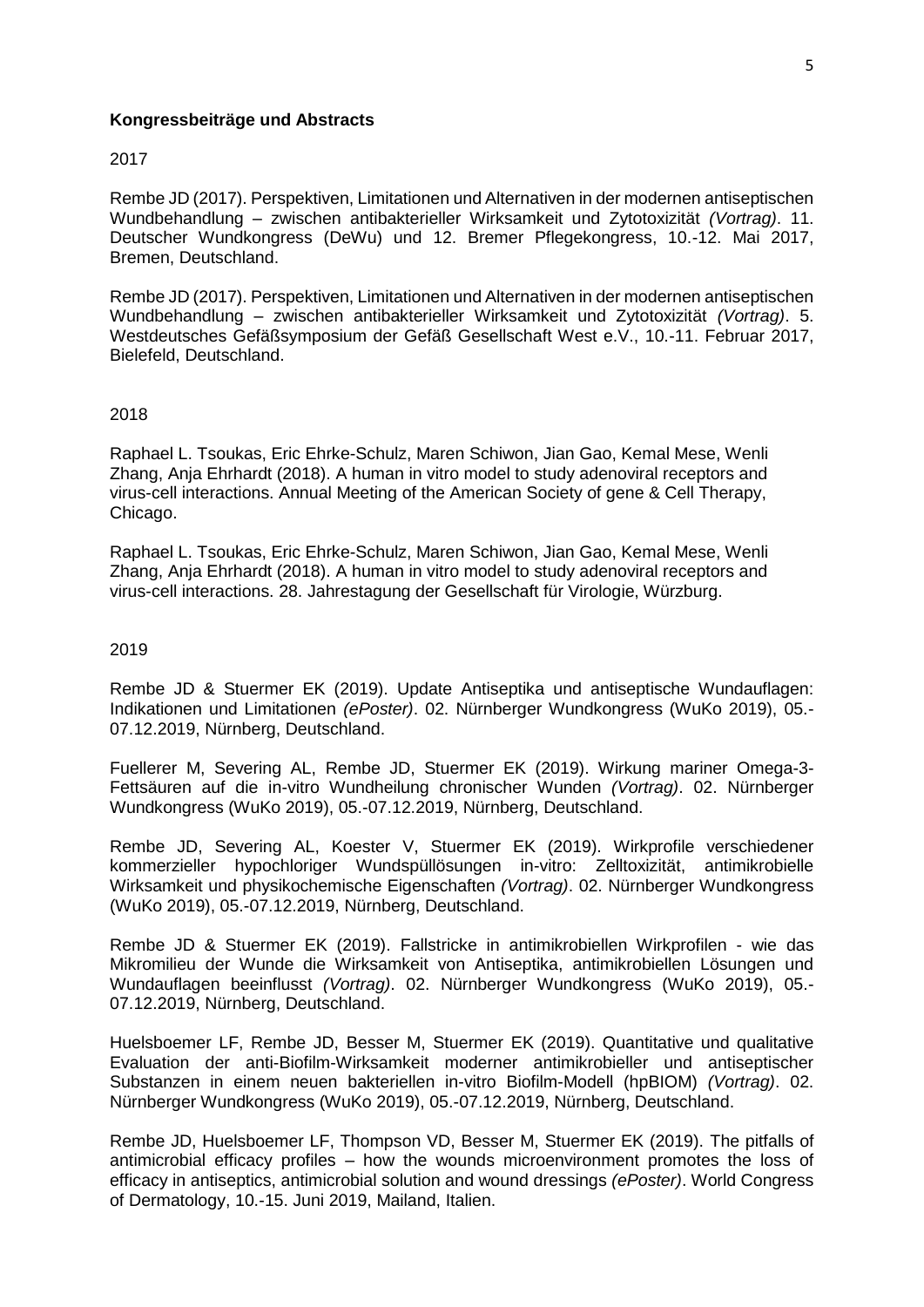Rembe JD, Huelsboemer LF, Thompson VD, Besser M, Stuermer EK (2019). The pitfalls of antimicrobial efficacy profiles – how the wounds microenvironment promotes the loss of efficacy in antiseptics, antimicrobial solution and wound dressings *(ePoster)*. 29th conference of the European Wound Management Association (EWMA 2019), 05.-07. Juni 2019, Göteborg, Schweden.

Rembe JD (2019). Update Antiseptika und antiseptische Wundauflagen: Indikationen und Limitationen *(Vortrag)*. 13. Deutscher Wundkongress (DeWu) und 14. Bremer Pflegekongress, 08.-10. Mai 2019, Bremen, Deutschland.

Severing AL, Rembe JD, Koester V, Stuermer EK (2019). Wirkprofile verschiedener kommerzieller hypochloriger Wundspüllösungen in-vitro: Zelltoxizität, antimikrobielle Wirksamkeit und physikochemische Eigenschaften *(Poster)*. 13. Deutscher Wundkongress (DeWu) und 14. Bremer Pflegekongress, 08.-10. Mai 2019, Bremen, Deutschland.

Huelsboemer LF, Rembe JD, Besser M, Stuermer EK (2019). Quantitative und qualitative Evaluation der anti-Biofilm Wirksamkeit moderner antimikrobieller und antiseptischer Substanzen in einem neuen bakteriellen in-vitro Biofilm-Modell (hpBIOM) *(Poster)*. 13. Deutscher Wundkongress (DeWu) und 14. Bremer Pflegekongress, 08.-10. Mai 2019, Bremen, Deutschland.

Dietrich, M., Besser, M., Stürmer, E.K. (2019). Characterization of the hpBIOM to establish new therapeutic strategies for the treatment of bacterial biofilms in chronic wounds. Tag der Forschung, 19. Januar 2019, Witten.

Hoffmann, F et al. (2019). Analysing the physiological effect and the antimicrobial potential of odorants in wound healing, Thesis Corner (Posterpräsentation), Tag der Forschung 2019, 19. Januar, Witten.

Pham, F et al. (2019). Analysing the physiological effect and the antimicrobial potential of odorants in wound healing, Posterpräsentation,16th Horizons in Molecular Biology, 09.-12. September, Göttingen.

# **Vorträge**

# 2018

Doerner J, Schneider C, Strik M, Stumpf M, Dittmar Y, Seifert JK, Zirngibl H, Ritz J-P, Koch F (2018). Zufriedenheit chirurgischer Assistenzärzte mit der OP Planung – Eine Bestandsaufnahme 135. Kongress der Deutschen Gesellschaft für Chirurgie 17. - 20. April 2018, Berlin.

Dörner J, Zhang W, Yumul R, Zirngibl H, Lieber A, Ehrhardt A (2018). Neue replizierende onkolytische Adenoviren zeigen verbesserte Wirksamkeit in soliden Tumoren 135. Kongress der Deutschen Gesellschaft für Chirurgie 17. - 20. April 2018, Berlin.

Koch F, Ritz J-P, Strik M, Stumpf M, Zirngibl H, Dittmar Y, Seifert JK, Dörner J (2018). Beteiligung von Assistenzärzten an der OP-Planung - Erste Ergebnisse eines klinikübergreifenden Pilotprojektes 135. Kongress der Deutschen Gesellschaft für Chirurgie 17. - 20. April 2018, Berlin.